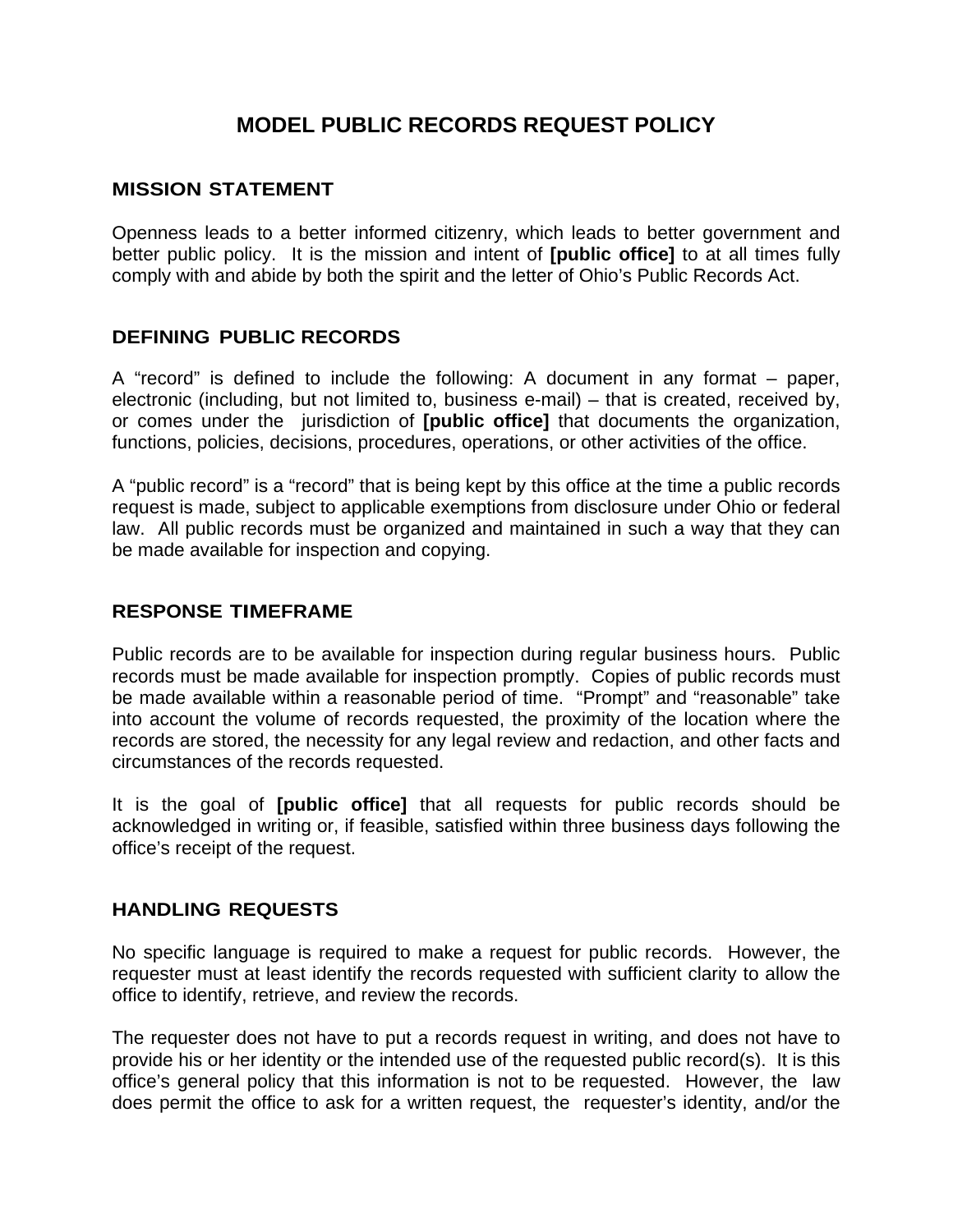intended use of the information requested, but only if (1) a written request or disclosure of identity or intended use would benefit the requester by enhancing the office's ability to identify, locate, or deliver the public records that have been requested; and (2) the requester is first told that a written request is not required and that the requester may decline to reveal the requester's identity or intended use.

In processing the request, the office does not have an obligation to create new records or perform a search or research for information in the office's records. An electronic record is deemed to exist so long as a computer is already programmed to produce the record through the office's standard use of sorting, filtering, or querying features. Although not required by law, the office should consider generating new records when it makes sense and is practical under the circumstances.

In processing a request for inspection of a public record, an office employee may accompany the requester during inspection to make certain original records are not taken or altered.

A copy of the most recent edition of the Ohio Sunshine Laws Manual is available via the Ohio Attorney General's website (www.OhioAttorneyGeneral.gov/YellowBook) for the purpose of keeping employees of the office and the public educated as to the office's obligations under Ohio's Public Records Act, Ohio's Open Meetings Act, records retention laws, and the Personal Information Systems Act.

## **ELECTRONIC RECORDS**

Records in the form of e-mail, text messaging, and instant messaging, including those sent and received via a hand-held communications device, are to be treated in the same fashion as records in other formats, such as paper or audiotape.

Public record content transmitted to or from private accounts or personal devices is subject to disclosure. All employees or representatives of this office are required to retain their e-mail records and other electronic records in accordance with applicable records retention schedules.

## **DENIAL AND REDACTION OF RECORDS**

If the requester makes an ambiguous or overly broad request or has difficulty in making a request such that the office cannot reasonably identify what public records are being requested, the request may be denied, but the office must then provide the requester an opportunity to revise the request by informing the requester of the manner in which records are maintained and accessed by the office.

If the office withholds, redacts, or otherwise denies requested records, it must provide an explanation, including legal authority, for the denial(s). If the initial request was made in writing, the explanation must also be in writing. If portions of a record are